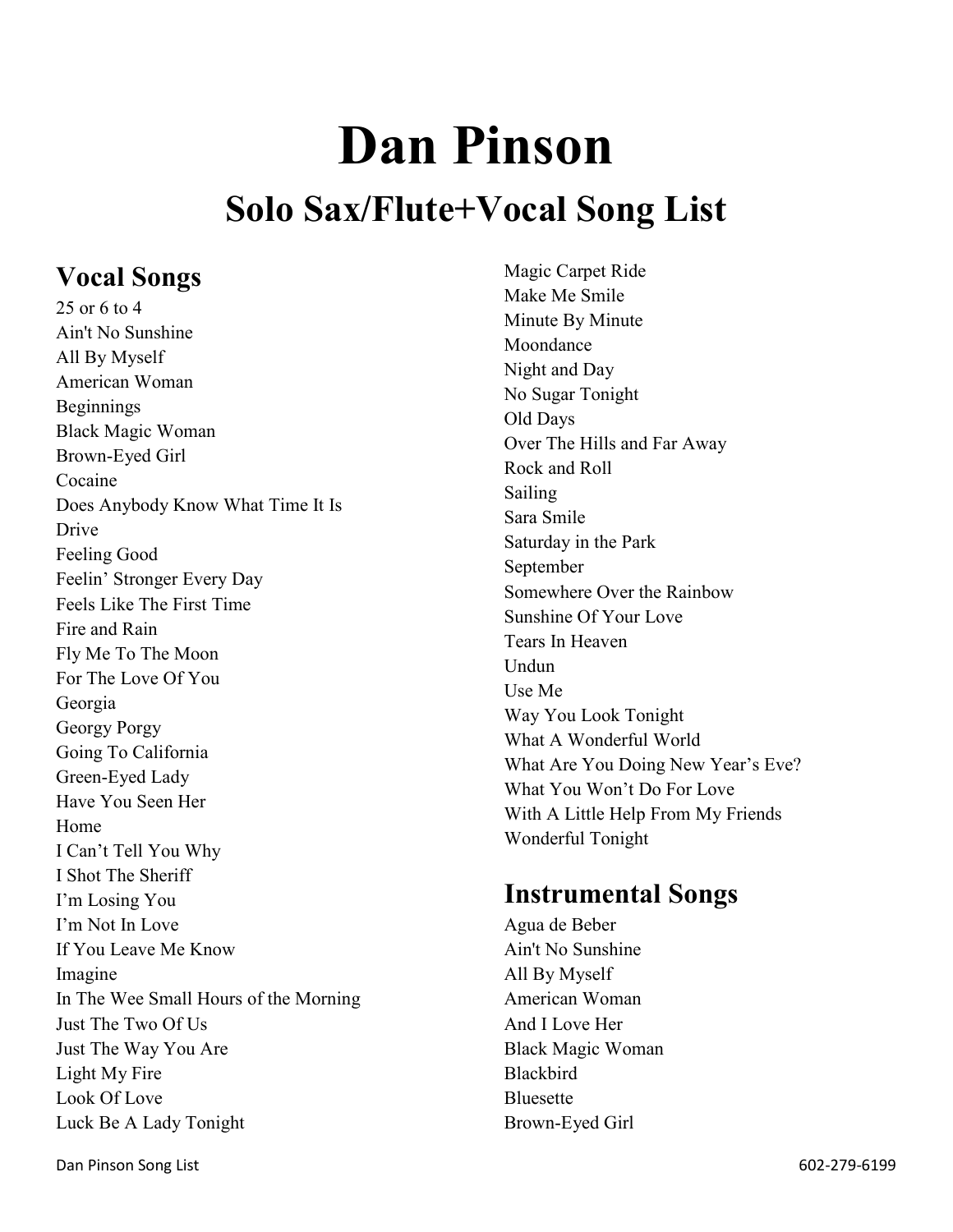Dan Pinson Song List 602-279-6199 Caught Up In The Rapture Chicago Song Cocaine Cold Duck Time Come As You Are Desafinado Don't Know Why Don't You Worry 'Bout A Thing Drive Easy Europa Feeling Good Feels Like The First Time Fields Of Gold Fire and Rain Fly Me To The Moon For The Love Of You Freddie The Freeloader G-Bop Georgia Georgy Porgy Get Here Girl From Ipanema Going To California Green-Eyed Lady Have You Seen Her Here To Stay Home Human Nature I Can't Tell You Why I Shot The Sheriff I Wish I'll Be There I'm Losing You I'm Not In Love Imagine In The Wee Small Hours of the Morning James Just The Two Of Us Just The Way You Are Let's Stay Together Light My Fire

Lily Was Here Look Of Love Luck Be A Lady Tonight Magic Carpet Ride Maputo Mas Que Nada Minute By Minute Mr. Magic Moondance Morning Dance Morroco Night and Day No Sugar Tonight One Hundred Ways Over The Hills and Far Away Oye Como Va Ribbon In The Sky Rock and Roll Sailing Samba Pa Ti Sara Smile Satin Doll Scrapple from the Apple September Shaker Song Simply Said Slam Somewhere Over the Rainbow Summertime Sunshine Of Your Love Sweet Love Tears In Heaven This Masquerade Time After Time Travels Undun Use Me Way You Look Tonight What A Wonderful World What Are You Doing New Year's Eve? What You Won't Do For Love Wichita Lineman